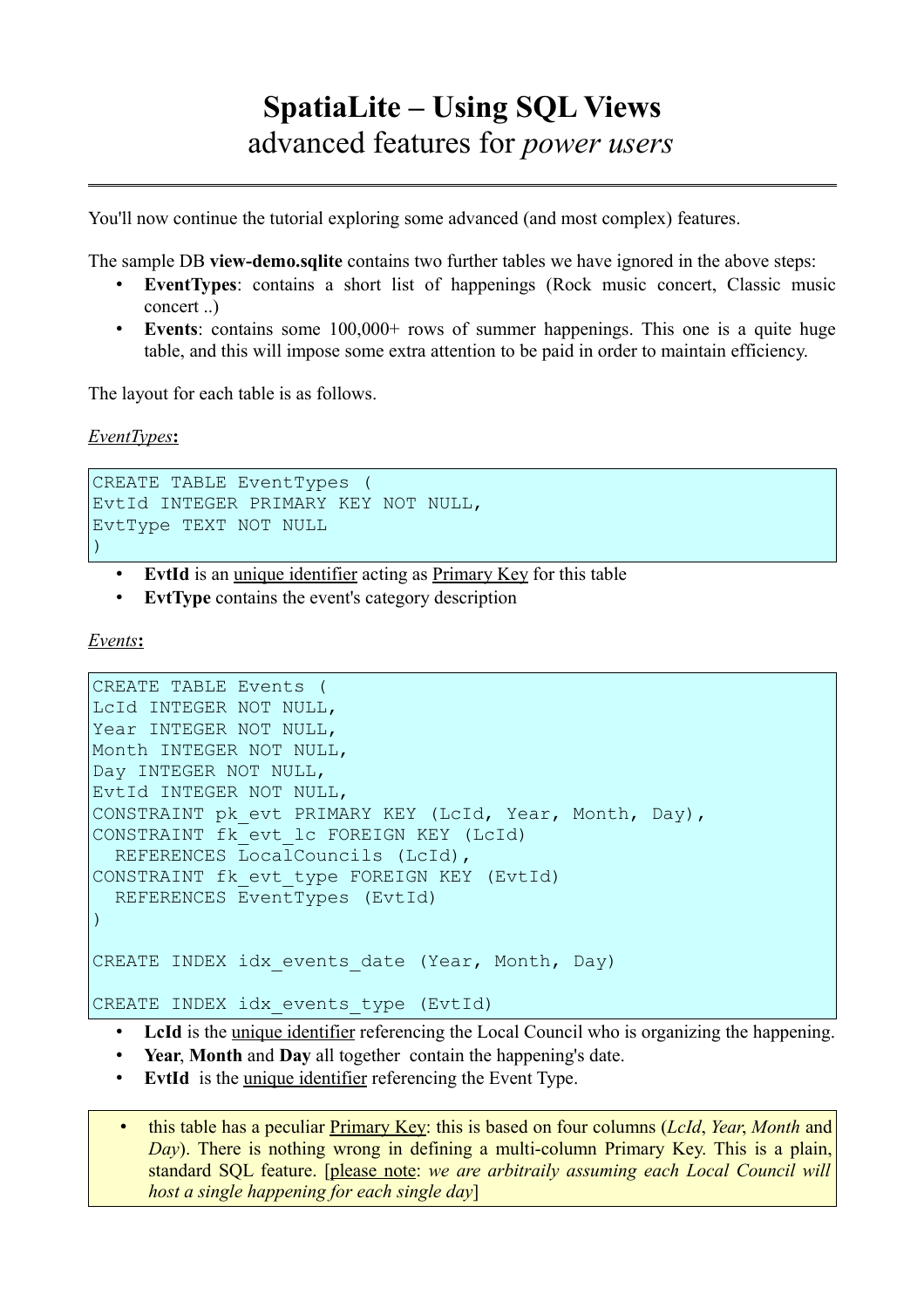- a first Foreign Key references the LocalCouncils table via the *LcId* column
- and a second Foreign Key references the EventTypes table via the *EvtId* column
- there is nothing wrong in defining more then one Foreign Key for the same table: this too is a plain, standard SQL feature
- please note: the *LcId* appears on both the Primary Key and as a Foreign Key: but this too isn't at all a wrong operation.
- this one is an huge table: so we've defined a couple of indexes in order to support efficient queries

None of these tables has a Geometry on its own: but a reference to the *LocalCouncils* table exists, so we are allowed to derive some useful GIS layer, simply defining some appropriate Views.

### **Step #1:**

You'll now create a first View resolving the JOIN between the *Events* and the *EventTypes* tables.

| <b>Query / View Composer</b>                                     |                     |                                                                                                                                                            |
|------------------------------------------------------------------|---------------------|------------------------------------------------------------------------------------------------------------------------------------------------------------|
| <b>SQL</b> statement                                             |                     |                                                                                                                                                            |
| FROM "Events" AS "a"<br>JOIN "EventTypes" AS "b" USING ("EvtId") |                     | SELECT "a". "LeId" AS "LeId", "a". "Year" AS "Year", "a". "Month" AS "Month",<br>"a". "Day" AS "Day", "b". "EvtId" AS "EvtId", "b". "EvtType" AS "EvtType" |
| Main<br>Filter<br>Order<br><b>View</b>                           |                     |                                                                                                                                                            |
| Main Table                                                       | Table #2            | Join match #1                                                                                                                                              |
| $\checkmark$<br>Events                                           | <b>▽</b> Enable     | Main Table column<br>Table #2 column                                                                                                                       |
| Alias: la                                                        | EventTypes<br>v     | EvtId<br>EvtId<br>v                                                                                                                                        |
| <b>ROWID</b>                                                     | Alias: b            | Join match #2                                                                                                                                              |
| lLcId.                                                           | <b>ROWID</b>        | $\Box$ Enable                                                                                                                                              |
| Year<br>Month                                                    | lEvtId.             | Main Table column<br>Table #2 column                                                                                                                       |
| Day:                                                             | <b>EvtType</b>      | $\sim$                                                                                                                                                     |
| EvtId                                                            |                     |                                                                                                                                                            |
|                                                                  | Join mode           | Join match #3                                                                                                                                              |
|                                                                  | ⊙ [Inner] Join      | $\Box$ Enable<br>Main Table column<br>Table #2 column                                                                                                      |
|                                                                  | C Left [Outer] Join |                                                                                                                                                            |
|                                                                  |                     |                                                                                                                                                            |
|                                                                  | Оk                  | Cancel                                                                                                                                                     |

• nothing new in doing this: you simply define a JOIN between the two tables.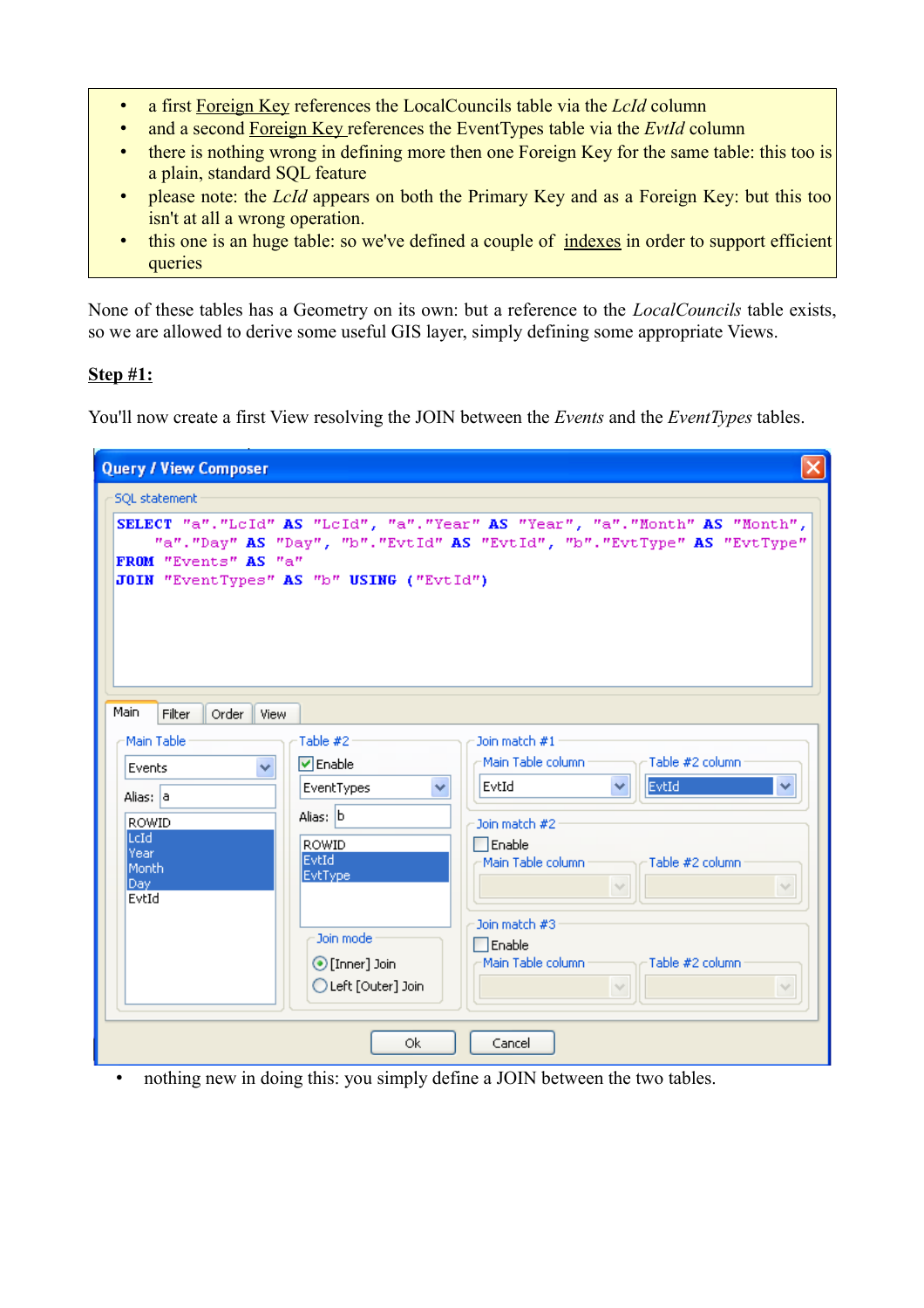| <b>Query / View Composer</b>                                                                                                                                                                                                                                                                         |
|------------------------------------------------------------------------------------------------------------------------------------------------------------------------------------------------------------------------------------------------------------------------------------------------------|
| <b>SQL statement</b>                                                                                                                                                                                                                                                                                 |
| <b>CREATE VIEW "EvtView" AS</b><br>SELECT "a". "LeId" AS "LeId", "a". "Year" AS "Year", "a". "Month" AS "Month",<br>"a". "Day" AS "Day", "b". "EvtId" AS "EvtId", "b". "EvtType" AS "EvtType"<br>FROM "Events" AS "a"<br>JOIN "EventTypes" AS "b" USING ("EvtId")<br>View<br>Main<br>Filter<br>Order |
| Create View options<br>View type<br>Geometry Column<br>◯ No View [execute SELECT query]<br>Main table geometries<br>Create View [ordinary SQL view]<br>$\bigcirc$ Table #2 geometries<br>◯ Create Spatial View [could be used as a GIS Layer]<br>View name<br>$\vee$<br><b>EvtView</b>               |
| 0k<br>Cancel                                                                                                                                                                                                                                                                                         |

• as usual: you'll now **create** a new **View** named **EvtView**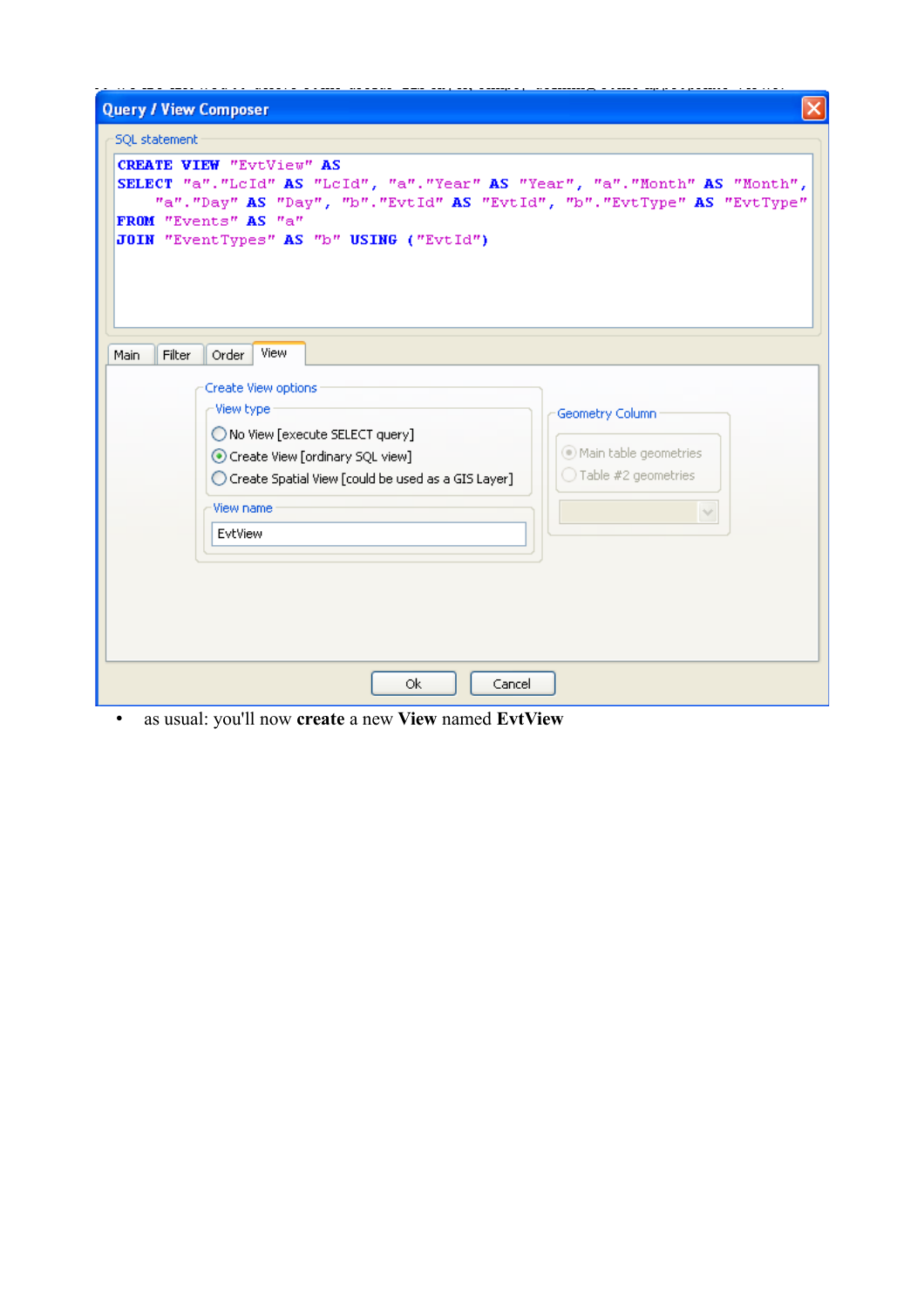### **Step #2:**

You'll now create a first GIS layer showing any planned happening for the 2009-08-15 date.



• once again, there is nothing new in doing this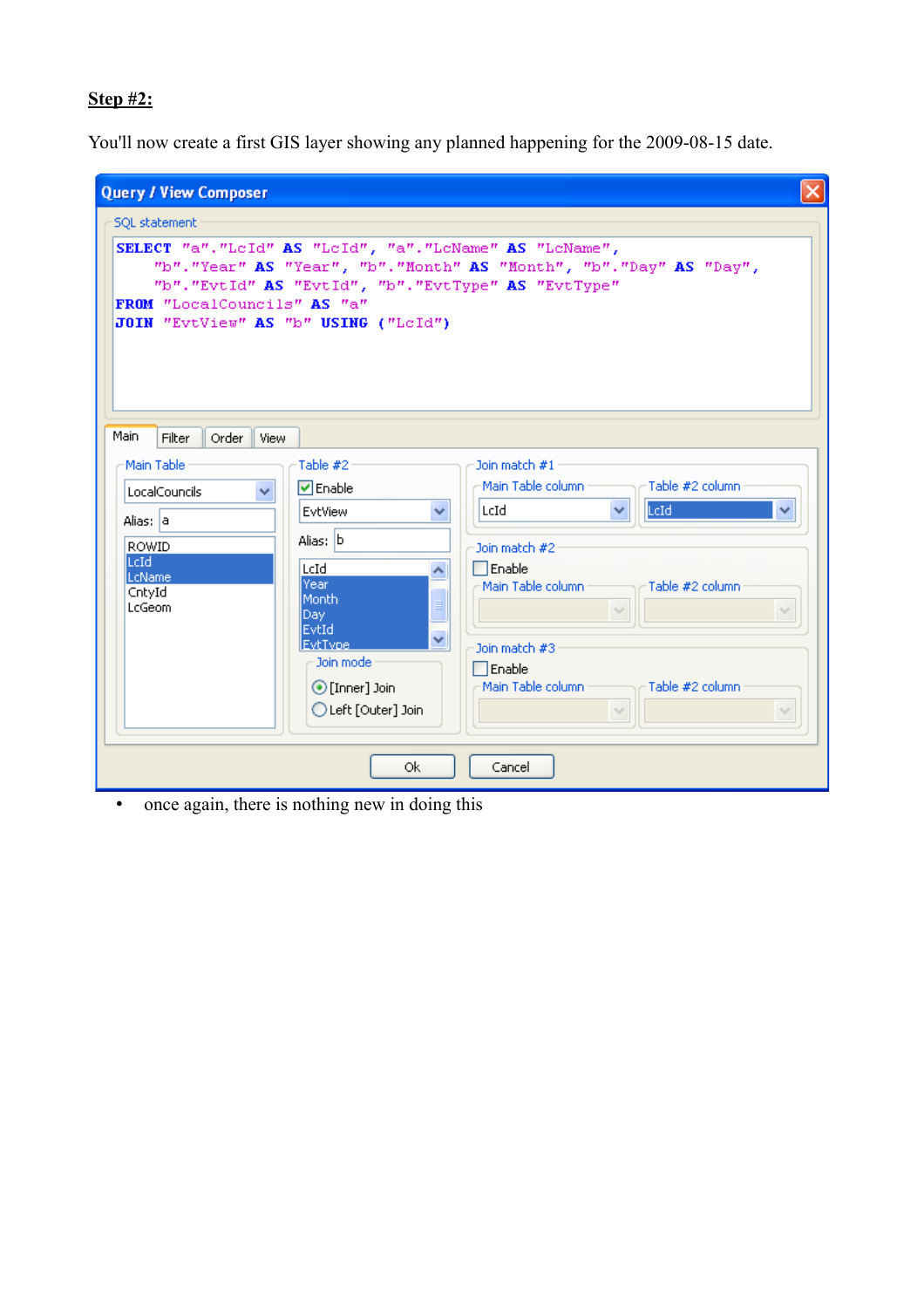| <b>Query / View Composer</b>                                                                                                                                                                                                                                                                                                                                                                                                                                                                                                                                                                        |  |
|-----------------------------------------------------------------------------------------------------------------------------------------------------------------------------------------------------------------------------------------------------------------------------------------------------------------------------------------------------------------------------------------------------------------------------------------------------------------------------------------------------------------------------------------------------------------------------------------------------|--|
| <b>SQL</b> statement                                                                                                                                                                                                                                                                                                                                                                                                                                                                                                                                                                                |  |
| SELECT "a". "LeId" AS "LeId", "a". "LeName" AS "LeName",<br>"b". "Year" AS "Year", "b". "Month" AS "Month", "b". "Day" AS "Day",<br>"b". "EvtId" AS "EvtId", "b". "EvtType" AS "EvtType"<br>FROM "LocalCouncils" AS "a"<br>JOIN "EvtView" AS "b" USING ("LeId")<br><b>WHERE</b> "b". "Year" = 2009 AND "b". "Month" = 8<br><b>AND</b> $"b"$ . $"Day" = 15$<br>Filter<br>Order<br>Main.<br><b>View</b>                                                                                                                                                                                               |  |
| Filter #3<br>Filter #1<br>Filter #2<br>$\triangledown$ Enable<br>$\triangledown$ Enable<br>$\triangledown$ Enable<br>Main table columns<br>Main table columns<br>Main table columns<br>Table #2 columns<br>⊙ Table #2 columns<br>⊙ Table #2 columns<br>Column to be filtered<br>Column to be filtered<br>Column to be filtered<br>$\odot$ AND<br><b>O</b> AND<br>Y<br>Y<br>Month.<br>Year<br>Day.<br>OOR<br>⊙or.<br>Comparison operator<br>Comparison operator<br>Comparison operator<br>$=$ {equal to}<br>v<br>$=$ {equal to}<br>$=$ {equal to}<br>v<br>Value<br>Value<br>Value<br>15<br>2009<br>8 |  |
| Оk<br>Cancel                                                                                                                                                                                                                                                                                                                                                                                                                                                                                                                                                                                        |  |

- and finally you'll perform a new task never explained before
- you'll set a <u>filter clause</u> in order to extract only the happenings for the 2009-08-15 date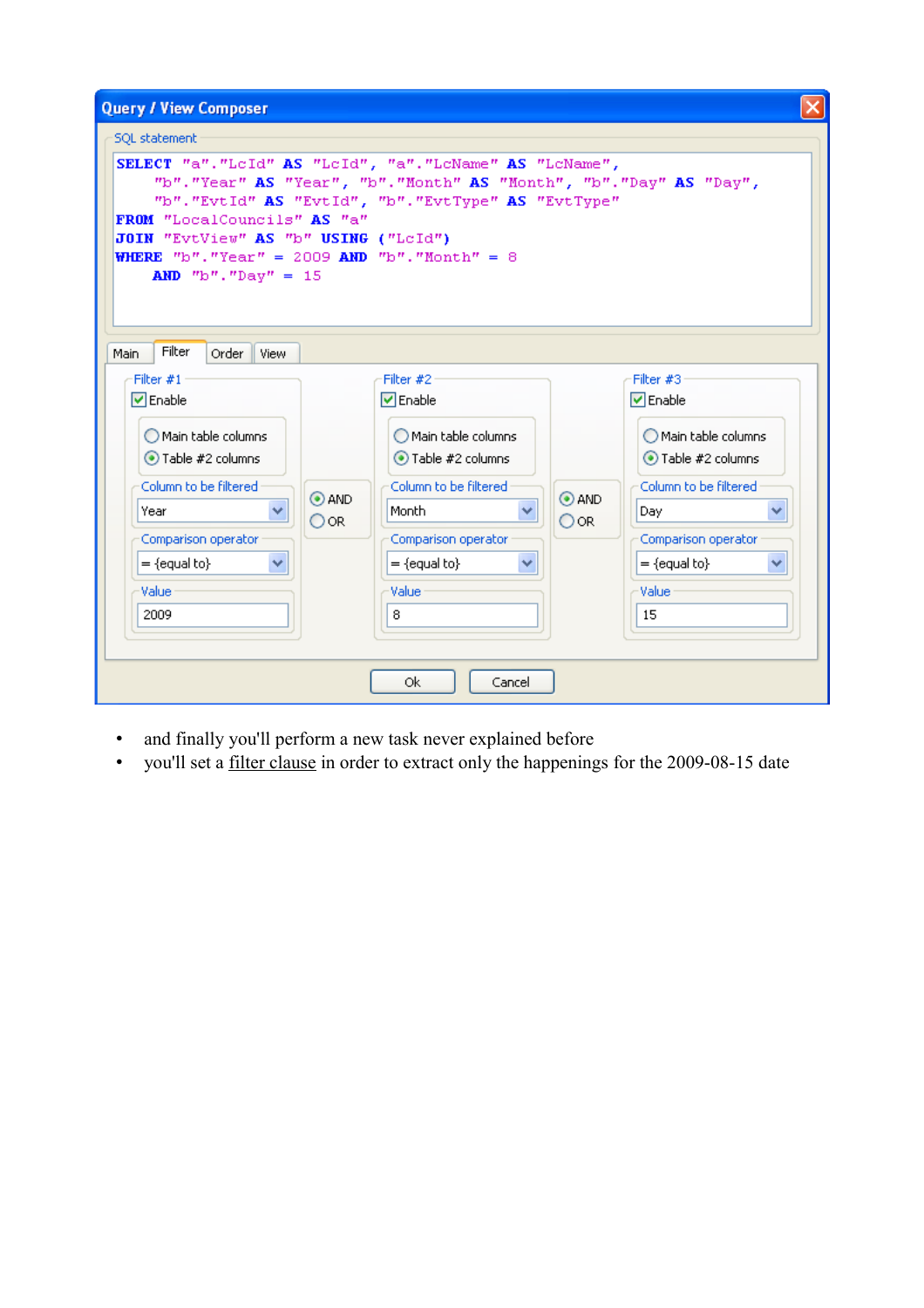| <b>Query / View Composer</b>                                                                                                                                                                                                                                                                                                                                                                                                                       |
|----------------------------------------------------------------------------------------------------------------------------------------------------------------------------------------------------------------------------------------------------------------------------------------------------------------------------------------------------------------------------------------------------------------------------------------------------|
| <b>SQL</b> statement                                                                                                                                                                                                                                                                                                                                                                                                                               |
| CREATE VIEW "Evt2009Aug15" AS<br>SELECT "a". "ROWID" AS "ROWID", "a". "LeId" AS "LeId",<br>"a". "LeName" AS "LeName", "a". "LeGeom" AS "LeGeom",<br>"b". "Year" AS "Year", "b". "Month" AS "Month", "b". "Day" AS "Day",<br>"b". "EvtId" AS "EvtId", "b". "EvtType" AS "EvtType"<br>FROM "LocalCouncils" AS "a"<br>JOIN "EvtView" AS "b" USING ("LeId")<br><b>WHERE</b> "b". "Year" = 2009 AND "b". "Month" = 8<br><b>AND</b> $"b"$ . $"bav" = 15$ |
| View<br>Filter<br>Order  <br>Main                                                                                                                                                                                                                                                                                                                                                                                                                  |
| Create View options<br>-View type<br>Geometry Column<br>◯ No View [execute SELECT query]<br>Main table geometries<br>Create View [ordinary SQL view]<br>$\bigcirc$ Table #2 geometries<br>Create Spatial View [could be used as a GIS Layer]<br>View name<br>LcGeom<br>v<br>Evt2009Aug15                                                                                                                                                           |
| Оk<br>Cancel                                                                                                                                                                                                                                                                                                                                                                                                                                       |

- now you'll **create** a **Spatial View** named **Evt2009Aug15**
- this one contains the *LocalCouncils* Geometry column, so you can directly use it as a GIS layer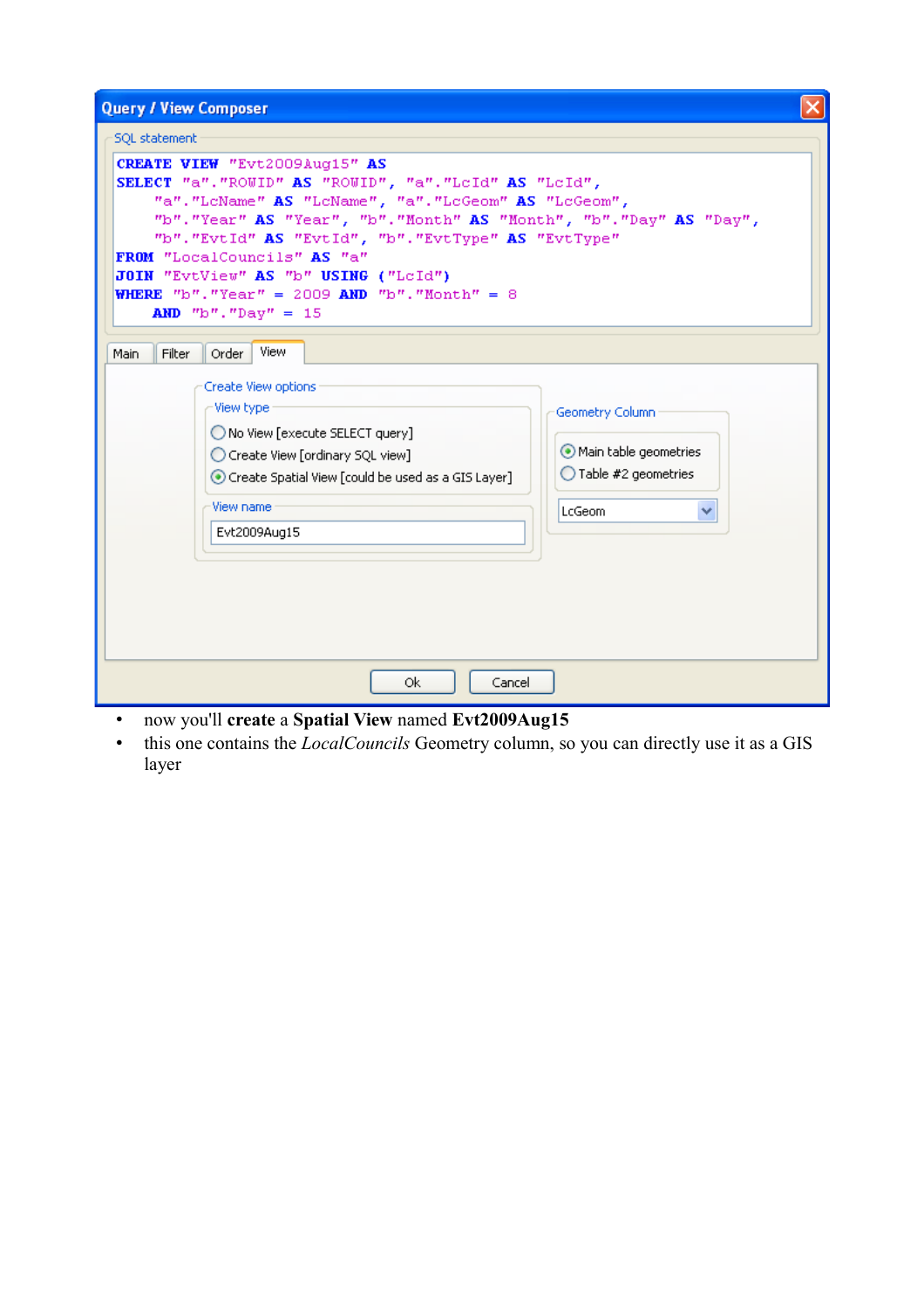

• all right: here is the happening's map [2009-09-15] shown by **spatialite-gis**.

Please note: you are forced to show the Counties layer anyway, in order to get a decent map. Otherwise the map will be shown very badly [try by yourself: make the Counties layer to be invisible, and you'll immediately understand what I'm meaning).

This is easily explained: we used a simple **JOIN** op, so only the Local Councils actually performing some happening on 2009-08-15 will be included into the result set. Any other Local Council [i.e., the many ones not performing any happening on 2009-08-15 will be simply ignored into the result set.

You can circumvent this issue quite easily: you have simply to use a **LEFT JOIN** op in order to include any *silent* Local Council into the result set as well.

And this requires some extra-care, because the SOLite query engine doesn't handles LEFT JOIN sas fast as you can hope, expecially when huge Geometries are involved. You risk to get a sluggish query anyway, if you don't plan very carefully your own queries and/or views.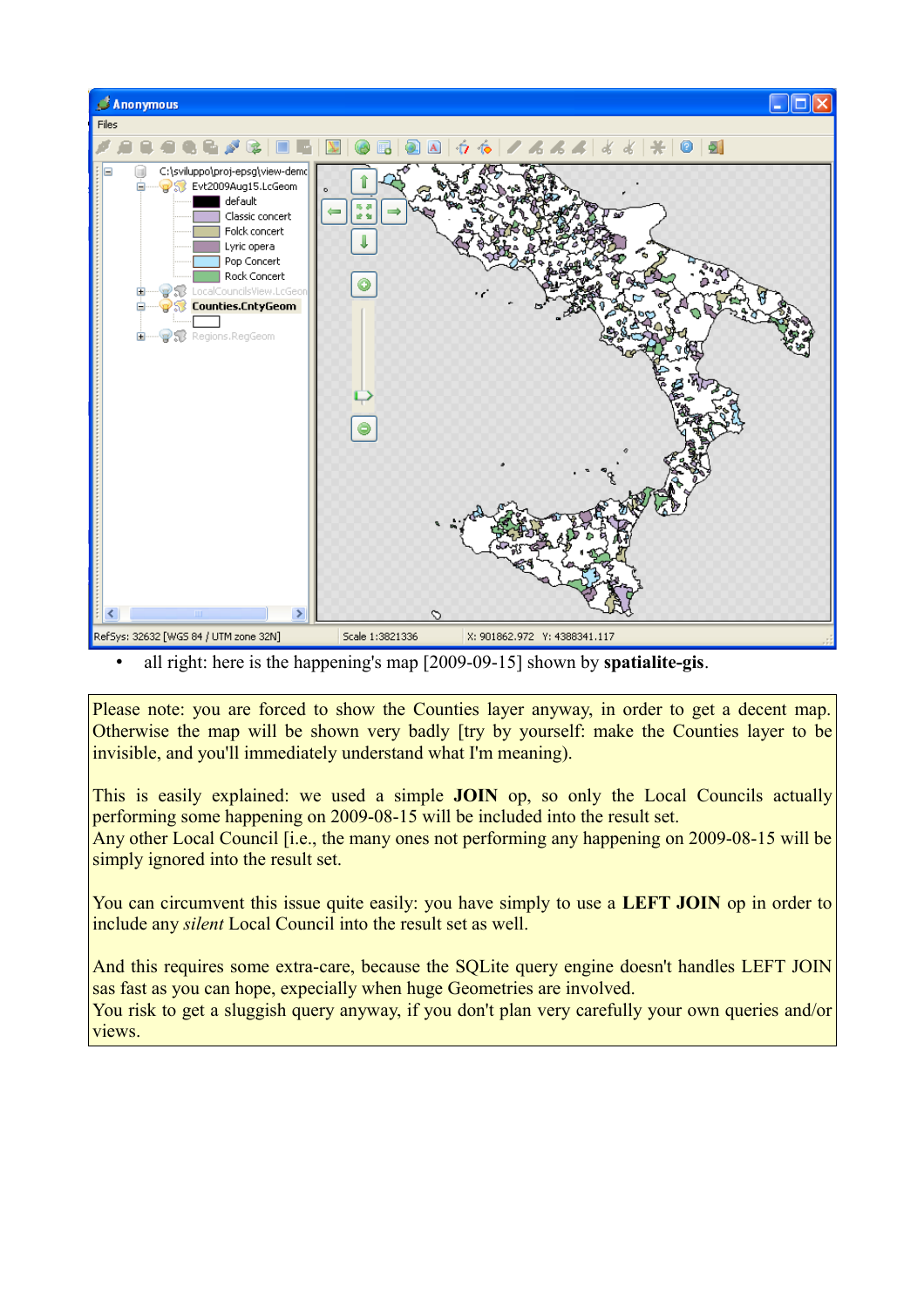## **Step #3:**

You'll now create a second GIS layer showing any planned happening for the 2009-08-15 date, but this time you'll use a LEFT JOIN in order to include the *silent* Local Councils into the result set as well.

You cannot follow a straight way to get a LEFT JOIN Spatial View.

| <b>Query / View Composer</b>                             |                                                    |                                                                                                                                         |  |
|----------------------------------------------------------|----------------------------------------------------|-----------------------------------------------------------------------------------------------------------------------------------------|--|
| <b>SQL statement</b>                                     |                                                    |                                                                                                                                         |  |
| FROM "EvtView"                                           |                                                    | SELECT "LeId" AS "LeId", "Year" AS "Year", "Month" AS "Month",<br>"Day" AS "Day", "EvtId" AS "EvtId", "EvtType" AS "EvtType"            |  |
| Main<br>Filter<br>Order                                  |                                                    |                                                                                                                                         |  |
| <b>View</b>                                              |                                                    |                                                                                                                                         |  |
| Main Table                                               | Table #2                                           | Join match #1                                                                                                                           |  |
| v<br>EvtView<br>Alias: a<br><b>ROWID</b><br>LcId<br>Year | Enable<br>Alias: b                                 | Table #2 column<br>Main Table column-<br>Join match #2<br>Enable                                                                        |  |
| Month.<br>Day:<br><b>EvtId</b><br>EvtType                | Join mode<br>◉ [Inner] Join<br>◯ Left [Outer] Join | Main Table column -<br>-Table #2 column<br>$\sim$<br>Join match #3<br>Enable<br>Main Table column:<br>-Table #2 column<br>$\mathcal{A}$ |  |
|                                                          | 0k                                                 | Cancel                                                                                                                                  |  |

- you'll first define an intermediate View, whose role is simply the one to filter events by date
- so you'll simply select any relevant column from the *EvtView* view
- please note: you are not required at all to always use <u>two</u> tables when defining a View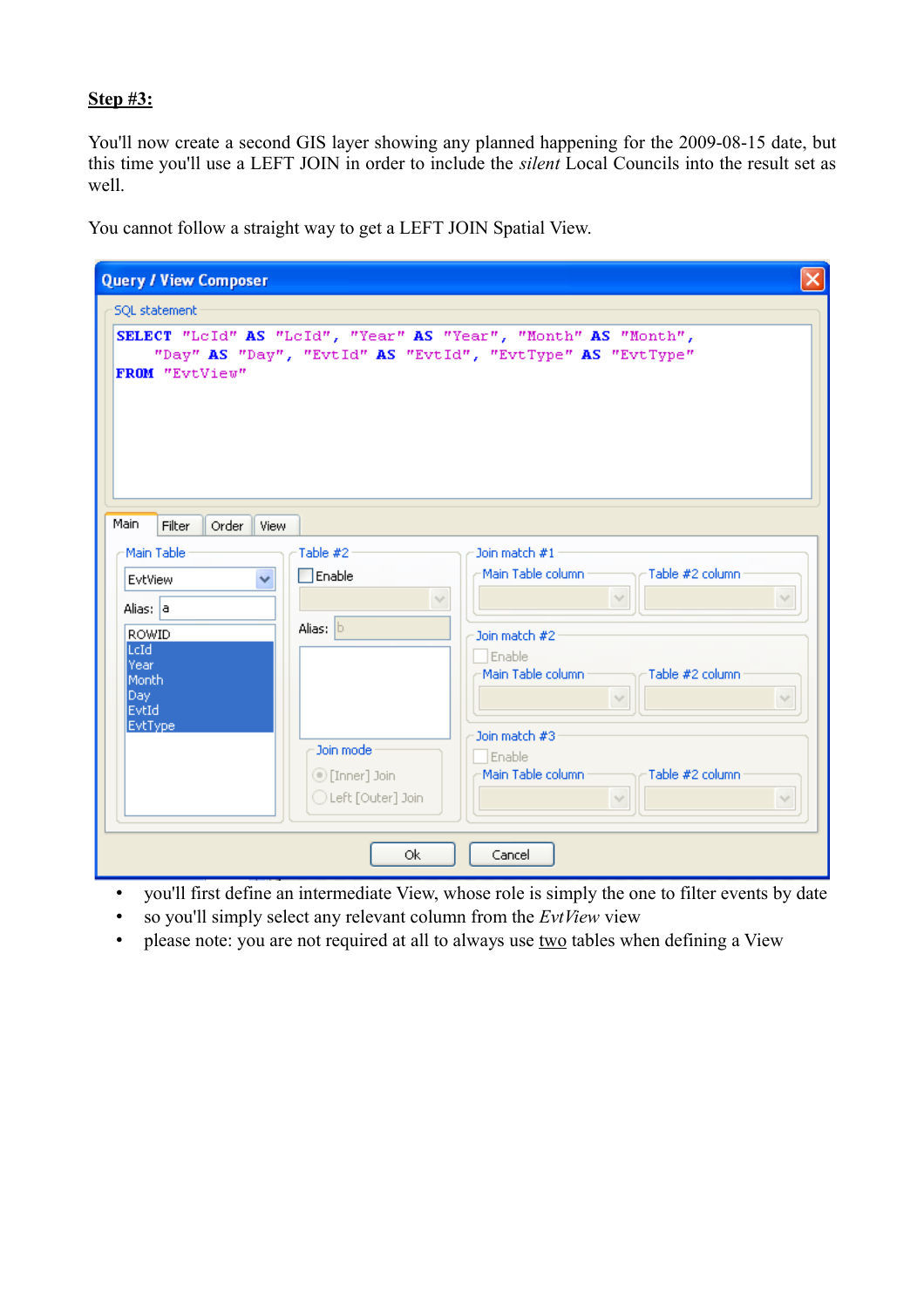| <b>SQL</b> statement<br>SELECT "LeId" AS "LeId", "Year" AS "Year", "Month" AS "Month",                                                                                                     |                      |                                                                                                                                                                                                    |                        |                                                                                                                                                                                              |
|--------------------------------------------------------------------------------------------------------------------------------------------------------------------------------------------|----------------------|----------------------------------------------------------------------------------------------------------------------------------------------------------------------------------------------------|------------------------|----------------------------------------------------------------------------------------------------------------------------------------------------------------------------------------------|
|                                                                                                                                                                                            |                      |                                                                                                                                                                                                    |                        |                                                                                                                                                                                              |
| FROM "EvtView"<br>WHERE "Year" = 2009 AND "Month" = 8<br>AND $"Day" = 15$<br>Filter<br>Order<br><b>Main</b><br><b>View</b>                                                                 |                      | "Day" AS "Day", "EvtId" AS "EvtId", "EvtType" AS "EvtType"                                                                                                                                         |                        |                                                                                                                                                                                              |
| Filter #1<br>$\nabla$ Enable<br>(.) Main table columns<br>$\bigcirc$ Table #2 columns<br>Column to be filtered<br>Year<br>×<br>Comparison operator<br>$=$ {equal to}<br>×<br>Value<br>2009 | $\odot$ AND<br>O OR. | Filter #2<br>$\boxed{\triangledown}$ Enable<br>(.) Main table columns<br>$\bigcirc$ Table #2 columns<br>Column to be filtered<br>Month<br>Comparison operator<br>$=$ {equal to}<br>×<br>Value<br>8 | ⊙ AND<br>$\bigcirc$ or | Filter #3<br>$\boxed{\triangledown}$ Enable<br>(.) Main table columns<br>$\bigcirc$ Table #2 columns<br>Column to be filtered<br>Day<br>Comparison operator<br>$=$ {equal to}<br>Value<br>15 |

- then you'll apply the appropriate filter clause in order to get only the 2009-08-15 happenings
- after this, you can create the Evt2009Aug15\_2 view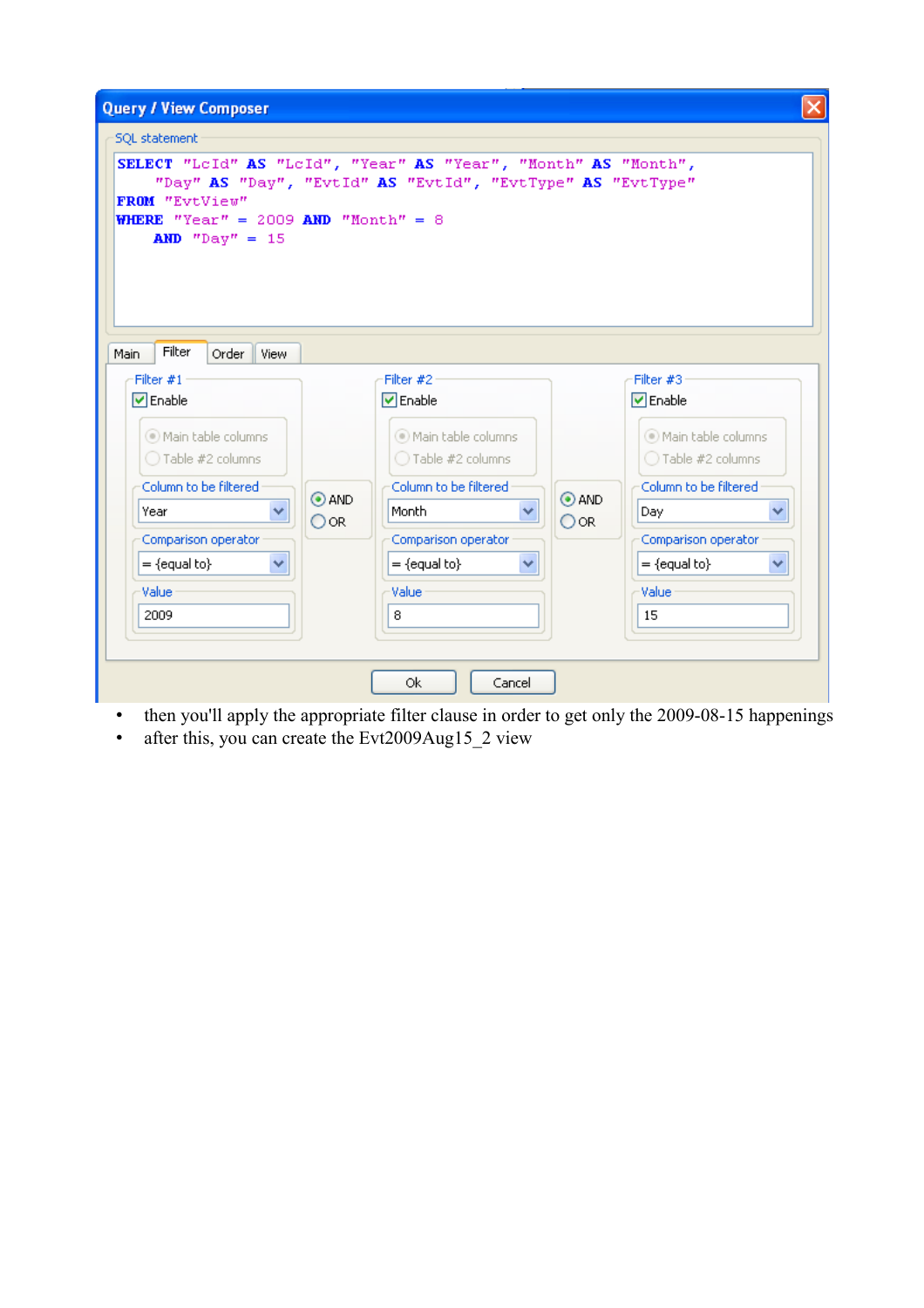| <b>Query / View Composer</b>                                                                                                                                                                                                                                                                                                                                                      |                                                         |
|-----------------------------------------------------------------------------------------------------------------------------------------------------------------------------------------------------------------------------------------------------------------------------------------------------------------------------------------------------------------------------------|---------------------------------------------------------|
| <b>SQL</b> statement                                                                                                                                                                                                                                                                                                                                                              |                                                         |
| CREATE VIEW "Evt2009Aug15 left" AS<br>SELECT "a". "ROWID" AS "ROWID", "a". "LeId" AS "LeId",<br>"a". "LeName" AS "LeName", "a". "LeGeom" AS "LeGeom",<br>"b". "Year" AS "Year", "b". "Month" AS "Month", "b". "Day" AS "Day",<br>"b". "EvtId" AS "EvtId", "b". "EvtType" AS "EvtType"<br>FROM "LocalCouncils" AS "a"<br>LEFT JOIN "Evt2009Aug15 2" AS "b" USING ("LeId")<br>Main. |                                                         |
| Filter<br>Order<br><b>View</b>                                                                                                                                                                                                                                                                                                                                                    |                                                         |
| Main Table<br>Table $#2$<br><b>▽</b> Enable                                                                                                                                                                                                                                                                                                                                       | Join match #1<br>Main Table column<br>Table #2 column   |
| LocalCouncils<br>v<br>Evt2009Aug15_2                                                                                                                                                                                                                                                                                                                                              | LcId<br>LcId                                            |
| Alias: a<br>Alias: b<br><b>ROWID</b><br>LcId.                                                                                                                                                                                                                                                                                                                                     | Join match #2                                           |
| LcId<br>LcName<br>Year.                                                                                                                                                                                                                                                                                                                                                           | $\Box$ Enable<br>Main Table column<br>Table #2 column   |
| CntyId<br>lMonth.<br>LcGeom                                                                                                                                                                                                                                                                                                                                                       |                                                         |
| Day:<br>EvtId<br>v                                                                                                                                                                                                                                                                                                                                                                |                                                         |
| EvtTvne<br>Join mode                                                                                                                                                                                                                                                                                                                                                              | Join match #3                                           |
| ◯ [Inner] Join                                                                                                                                                                                                                                                                                                                                                                    | $\Box$ Enable<br>Main Table column :<br>Table #2 column |
| Left [Outer] Join                                                                                                                                                                                                                                                                                                                                                                 |                                                         |
|                                                                                                                                                                                                                                                                                                                                                                                   |                                                         |
| Оk                                                                                                                                                                                                                                                                                                                                                                                | Cancel                                                  |

• and finally you can create your LEFT JOINED Spatial View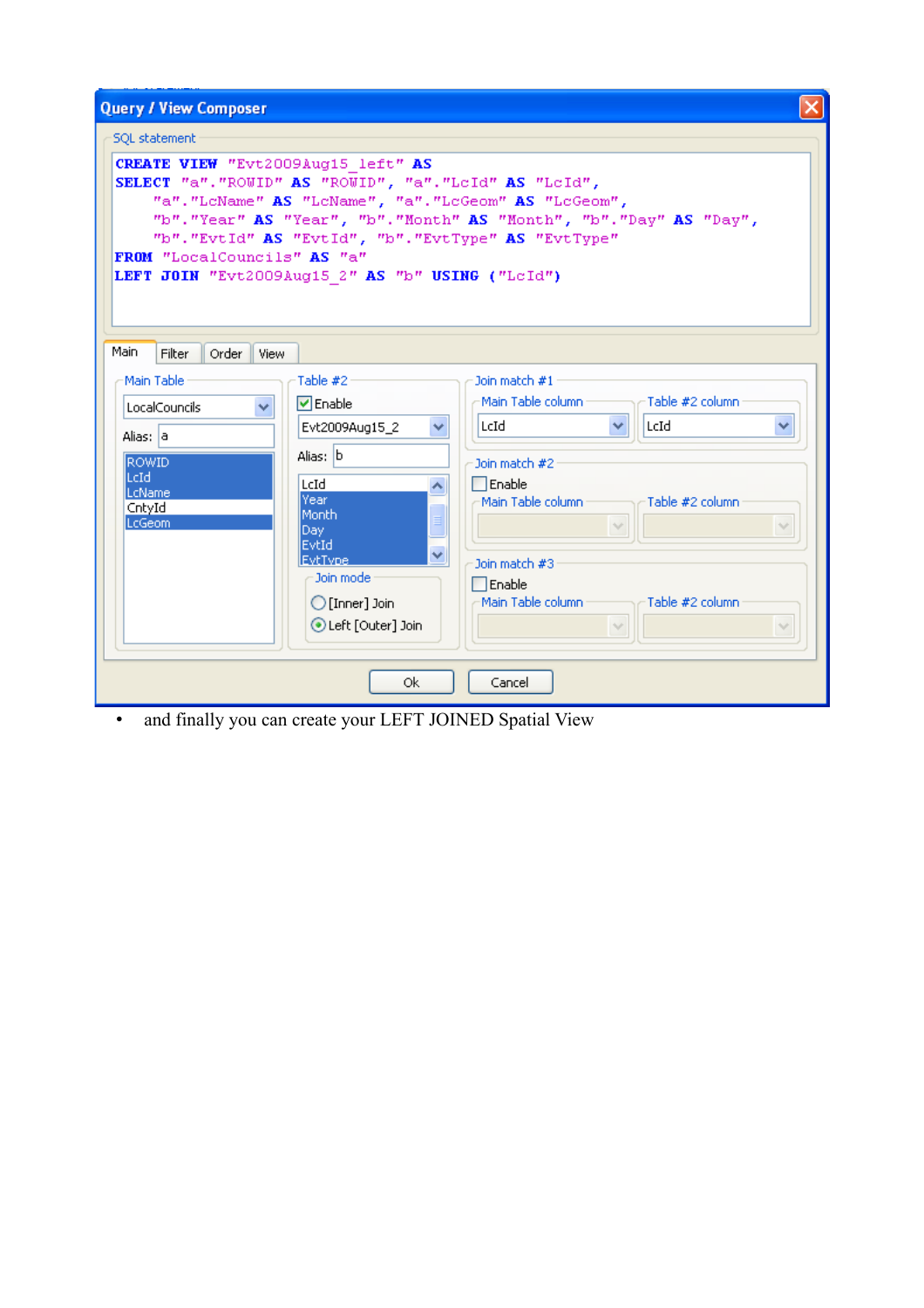

• all right, this time you LEFT JOINed Spatial View correctly depicts any Local Council

**Caveat:** using such an indirect approach you can get a (quite slow) but still effettive and usable layer.

Trying to adopt the direct approach (i.e., directly performing a LEFT JOIN and the date filtering all togetether in a single step) will produce an untolerably sluggish layer. I mean, one you cannot use for any practical purpose.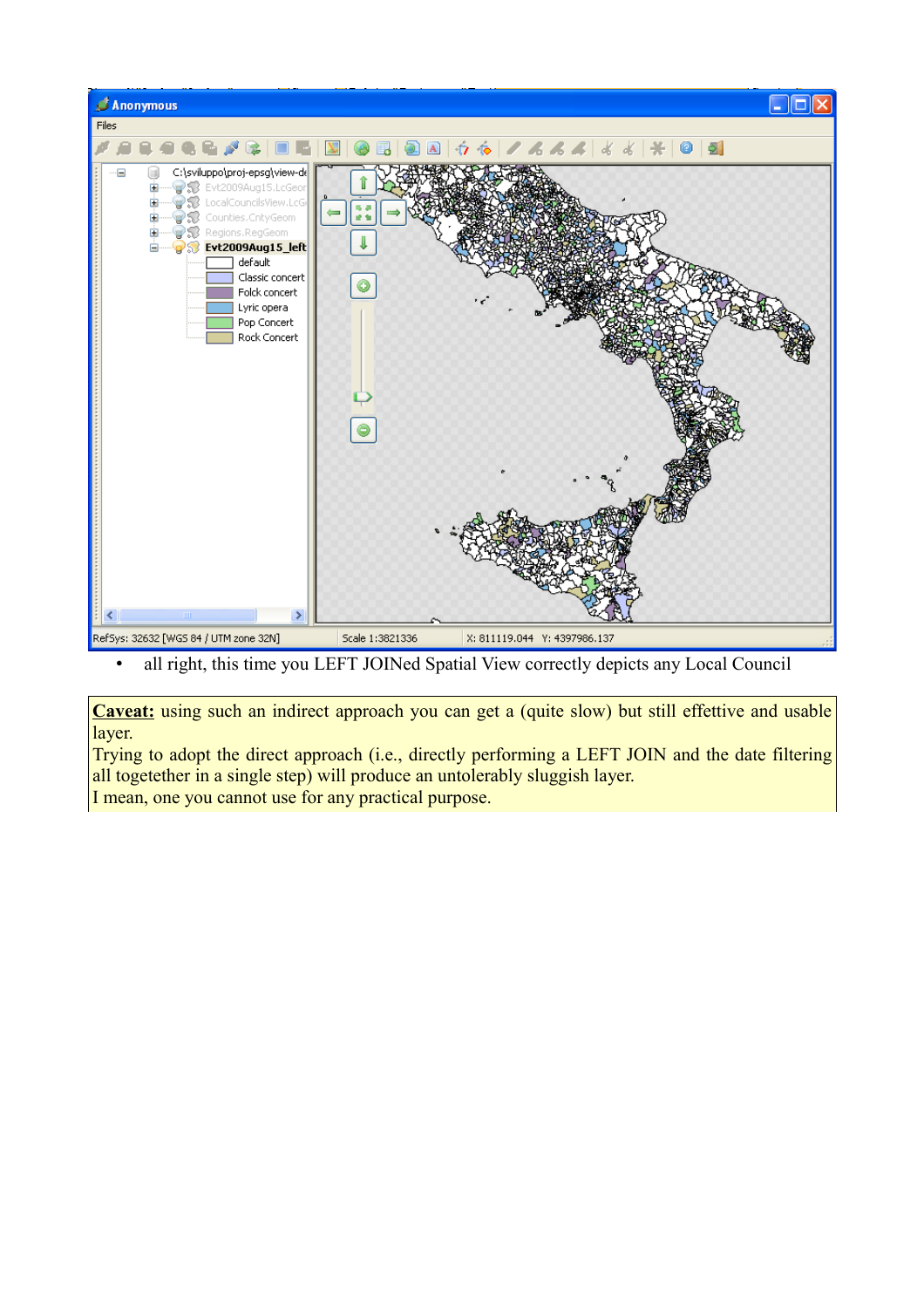## **Step #4:**

You'll now create a third GIS layer showing any planned happening of the 'Lyric Opera' type in August 2009: in order to make things a little bit more complex, you are required to aggregate the events by County.

In other worlds, you are required to show how many lyric operas have been played in each County during the whole August month.

```
CREATE VIEW Evt2009Aug_OperasByCounty AS
SELECT a.CntyId AS CntyId, a.CntyName AS CntyName, 
  a.PlateCode AS PlateCode, b.Year AS Year, b.Month AS Month,
  Count(*) AS TotOpera
FROM Counties AS a, EvtView AS b, LocalCouncils AS c
WHERE c.CntyId = a. CntyId AND b. LcId = c. LcId
  AND b.Year = 2009 AND b.Month = 8 AND b.EvtType = 'Lyric opera'
GROUP BY a.CntyId
```
- yes, there is nothing wrong in this. Don't be lazy: you can create complex queries writing them completely by hand.
- don't fall victim of a nasty GUI-tools addiction: GUI tools are easiest and more comfortable to use, but using your own brain (*from time to time*) may well be a good exercise as well.

 $\overline{\mathbf{x}}$ **Query / View Composer SOL** statement SELECT "b". "CntyId" AS "CntyId", "b". "CntyName" AS "CntyName", "b". "PlateCode" AS "PlateCode", "b". "Year" AS "Year", "b". "Month" AS "Month", "b". "TotOpera" AS "TotOpera" FROM "Counties" AS "a" JOIN "Evt2009Aug OperasByCounty" AS "b" USING ("CntyId") Main Filter Order View Main Table Table #2-Join match #1 Main Table column Table #2 column  $\nabla$  Enable Counties  $\ddotmark$ CntyId CntyId Evt2009Aug OperasB V  $\checkmark$ Alias: a Alias: b ROWID Join match #2 CntvId CntyId  $\Box$  Enable ۸ CntyName CntyName Main Table column Table #2 column **PlateCode** PlateCode Reald  $\vee$  $\sim$ Year CntyGeom Month TotOnera Join match #3 Join mode  $\Box$  Enable ⊙ [Inner] Join Main Table column Table #2 column O Left [Outer] Join  $\sim$  $\sim$ 0k Cancel

• and now you can revert to the *sybaritic* luxury offered by the GUI Query/Viewer Composer tool …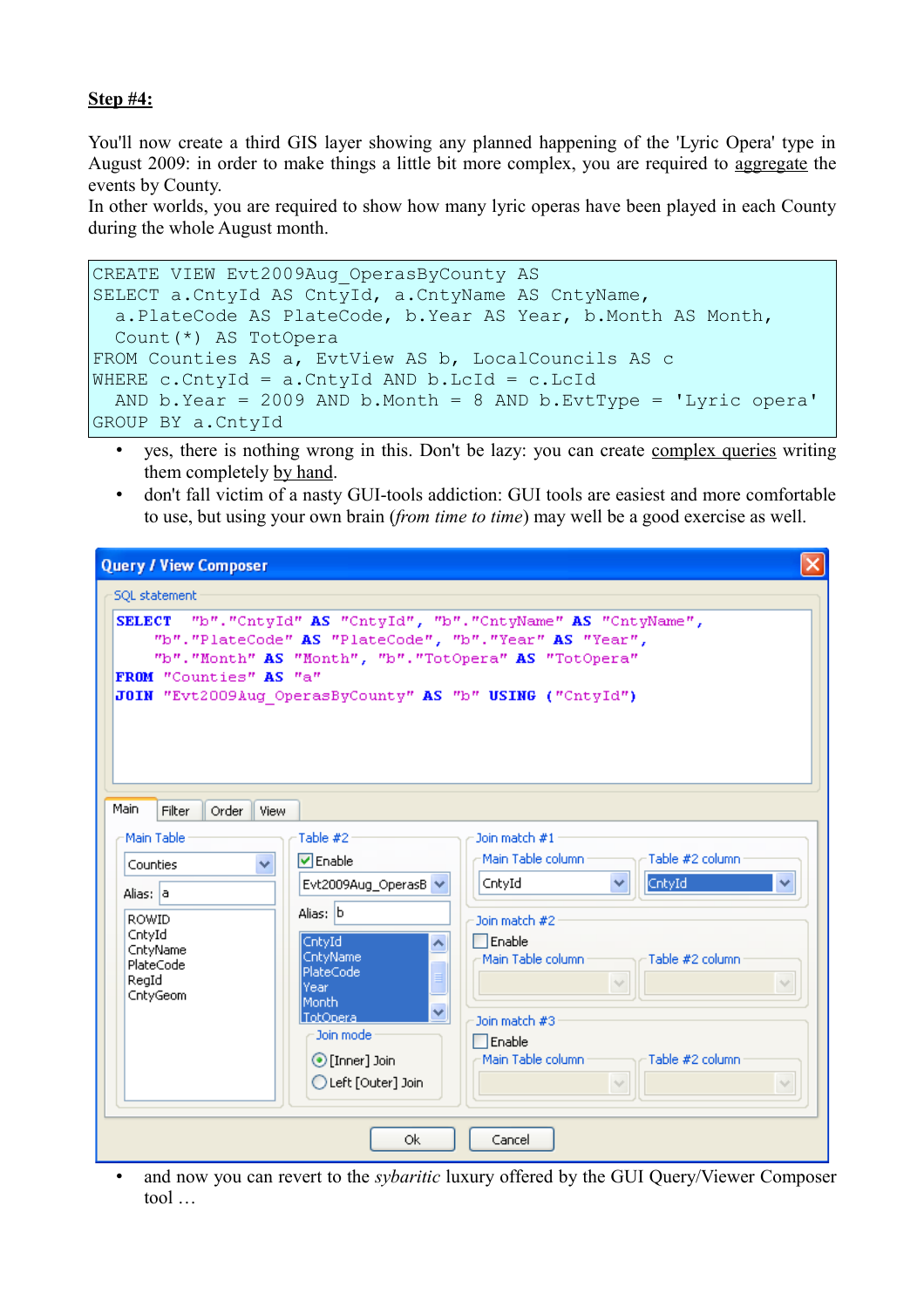| <b>Query / View Composer</b>                                                                                                                                                                                                                                                                                                                                              |
|---------------------------------------------------------------------------------------------------------------------------------------------------------------------------------------------------------------------------------------------------------------------------------------------------------------------------------------------------------------------------|
| <b>SQL statement</b>                                                                                                                                                                                                                                                                                                                                                      |
| CREATE VIEW "Evt2009AugView" AS<br>SELECT "a". "ROWID" AS "ROWID", "a". "CntyGeom" AS "CntyGeom",<br>"b". "CntyId" AS "CntyId", "b". "CntyName" AS "CntyName",<br>"b". "PlateCode" AS "PlateCode", "b". "Year" AS "Year",<br>"b". "Month" AS "Month", "b". "TotOpera" AS "TotOpera"<br>FROM "Counties" AS "a"<br>JOIN "Evt2009Aug OperasByCounty" AS "b" USING ("CntyId") |
| View<br>Filter<br>Main<br>Order                                                                                                                                                                                                                                                                                                                                           |
| Create View options<br>View type<br>Geometry Column<br>◯ No View [execute SELECT query]<br>Main table geometries<br>Create View [ordinary SQL view]<br>◯ Table #2 geometries<br>Create Spatial View [could be used as a GIS Layer]<br>View name<br>CntyGeom<br>v<br>Evt2009AugView                                                                                        |
| Οk<br>Cancel                                                                                                                                                                                                                                                                                                                                                              |

• finally creating a Spatial View you can then use as a GIS layer